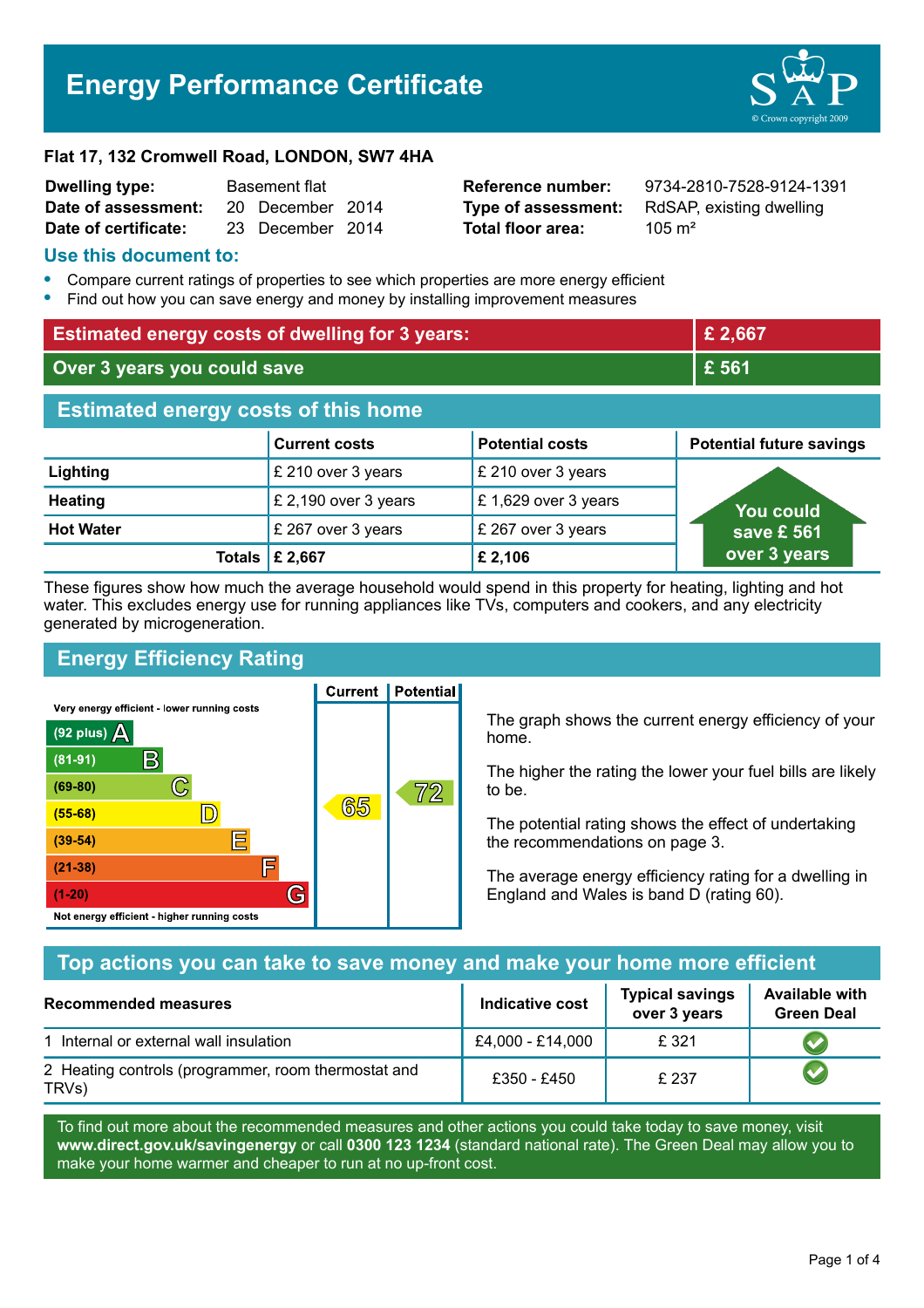**Energy Performance Certificate**

#### **Summary of this home's energy performance related features**

| <b>Element</b>        | <b>Description</b>                                  | <b>Energy Efficiency</b> |
|-----------------------|-----------------------------------------------------|--------------------------|
| Walls                 | Solid brick, as built, no insulation (assumed)      | ★☆☆☆☆                    |
| Roof                  | Flat, no insulation (assumed)                       | ★☆☆☆☆                    |
| Floor                 | Solid, no insulation (assumed)                      |                          |
| Windows               | Fully double glazed                                 | ★★★☆☆                    |
| Main heating          | Boiler and radiators, mains gas                     | ★★★★☆                    |
| Main heating controls | No time or thermostatic control of room temperature | *****                    |
| Secondary heating     | None                                                |                          |
| Hot water             | From main system                                    | ★★★★☆                    |
| Lighting              | Low energy lighting in all fixed outlets            | *****                    |

Current primary energy use per square metre of floor area: 207 kWh/m² per year

The assessment does not take into consideration the physical condition of any element. 'Assumed' means that the insulation could not be inspected and an assumption has been made in the methodology based on age and type of construction.

## **Low and zero carbon energy sources**

Low and zero carbon energy sources are sources of energy that release either very little or no carbon dioxide into the atmosphere when they are used. Installing these sources may help reduce energy bills as well as cutting carbon. There are none provided for this home.

# **Opportunity to benefit from a Green Deal on this property**

The Green Deal may enable owners and occupiers to make improvements to their property to make it more energy efficient. Under a Green Deal, the cost of the improvements is repaid over time via a credit agreement. Repayments are made through a charge added to the electricity bill for the property. To see which improvements are recommended for this property, please turn to page 3. You can choose which improvements you want to install and ask for a quote from an authorised Green Deal provider. They will organise installation by an authorised Green Deal installer. If you move home, the responsibility for paying the Green Deal charge under the credit agreement passes to the new electricity bill payer.

For householders in receipt of income-related benefits, additional help may be available.

To find out more, visit **www.direct.gov.uk/savingenergy** or call **0300 123 1234**.

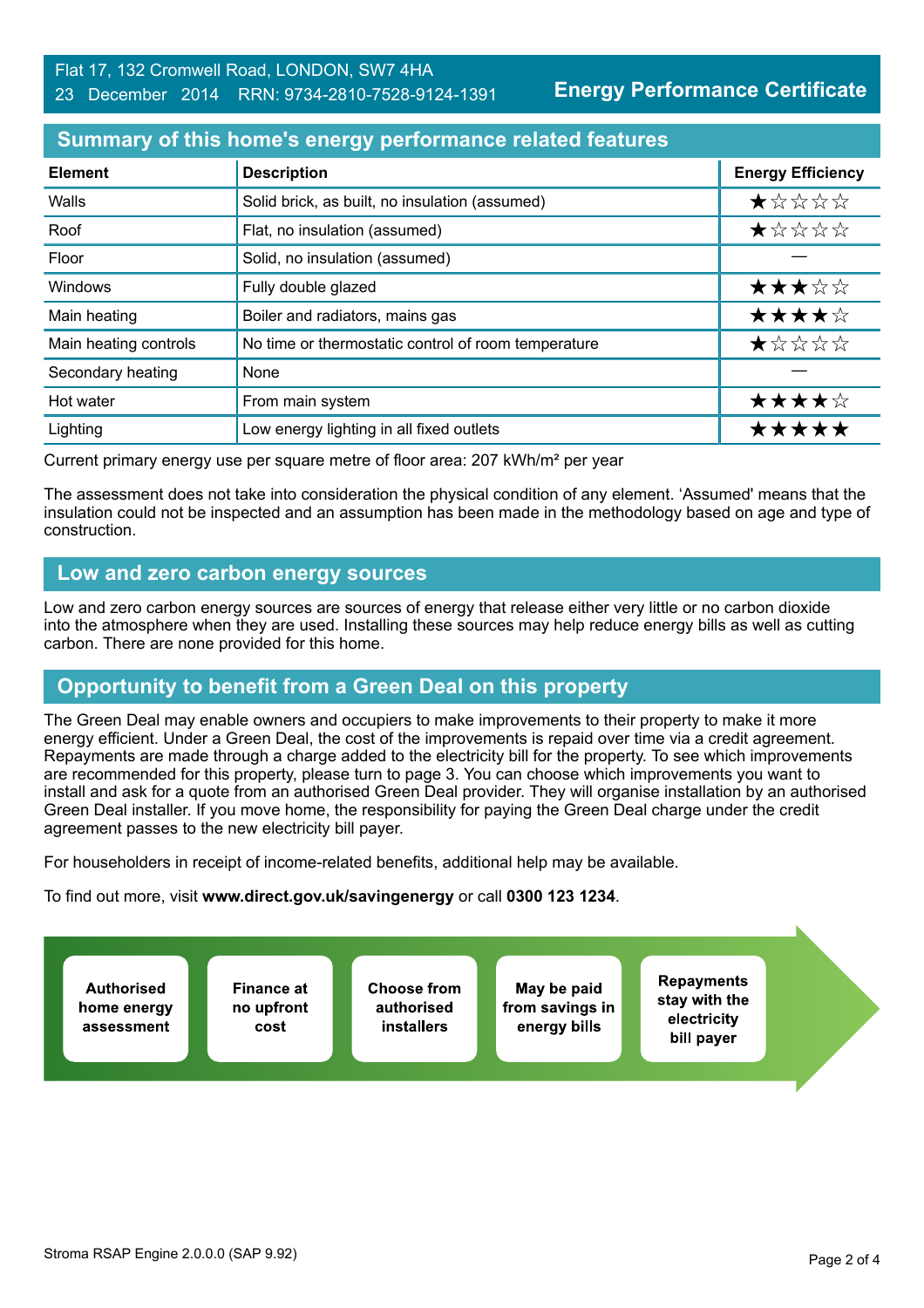#### Flat 17, 132 Cromwell Road, LONDON, SW7 4HA 23 December 2014 RRN: 9734-2810-7528-9124-1391

## **Recommendations**

The measures below will improve the energy performance of your dwelling. The performance ratings after improvements listed below are cumulative; that is, they assume the improvements have been installed in the order that they appear in the table. Further information about the recommended measures and other simple actions you could take today to save money is available at **www.direct.gov.uk/savingenergy**. Before installing measures, you should make sure you have secured the appropriate permissions, where necessary. Such permissions might include permission from your landlord (if you are a tenant) or approval under Building Regulations for certain types of work.

Measures with a green tick are likely to be fully financed through the Green Deal since the cost of the measures should be covered by the energy they save. Additional support may be available for homes where solid wall insulation is recommended. If you want to take up measures with an orange tick  $\bullet$ , be aware you may need to contribute some payment up-front.

| <b>Recommended measures</b>                                | <b>Indicative cost</b> | <b>Typical savings</b><br>per year | <b>Rating after</b><br>improvement | <b>Green Deal</b><br>finance |
|------------------------------------------------------------|------------------------|------------------------------------|------------------------------------|------------------------------|
| Internal or external wall insulation                       | £4,000 - £14,000       | £ 107                              | C69                                |                              |
| Heating controls (programmer, room<br>thermostat and TRVs) | £350 - £450            | £79                                | C72                                |                              |

## **Choosing the right package**

Visit **www.epcadviser.direct.gov.uk**, our online tool which uses information from this EPC to show you how to save money on your fuel bills. You can use this tool to personalise your Green Deal package. Public services all in one place



| <b>Green Deal package</b>            | <b>Typical annual savings</b> |  |
|--------------------------------------|-------------------------------|--|
| Internal or external wall insulation | Total savings of £186         |  |
| Heating controls                     |                               |  |
| Electricity/gas/other fuel savings   | £5 / £181 / £0                |  |

You could finance this package of measures under the Green Deal. It could **save you £186 a year** in energy costs, based on typical energy use. Some or all of this saving would be recouped through the charge on your bill.